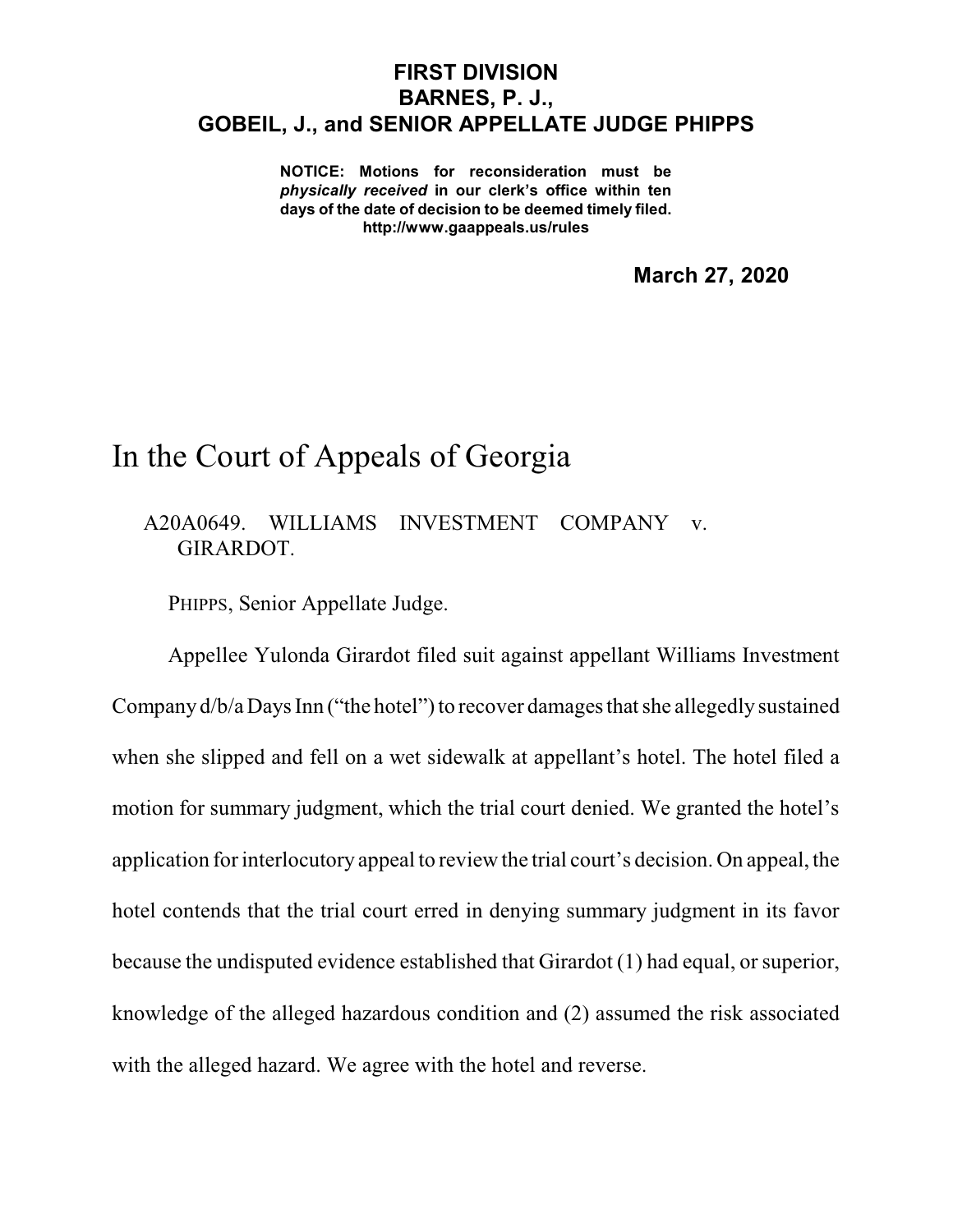Summary judgment is proper when no genuine issue of material fact exists and the movant is entitled to judgment as a matter of law. OCGA § 9-11-56 (c). A de novo standard of review applies to an appeal from a grant of summary judgment, and we view the evidence, and all reasonable conclusions and inferences drawn from it, in the light most favorable to the nonmovant.

(Citation omitted.) *Pinckney v. Covington Athletic Club &Fitness Ctr.*, 288 Ga. App. 891, 891 (655 SE2d 650) (2007).

So viewed, the record shows that on July 1, 2016, Girardot and her four grandchildren were guests at the hotel that appellant owned and operated. Girardot's hotel room was located in close proximity to the hotel's pool. After dinner, at approximately 6:30 p.m., Girardot and her grandchildren went to the pool. When walking to the pool area, Girardot did not notice anything hazardous or slippery about the subject sidewalk between the hotel room and the pool.

Girardot remained at the pool for approximately an hour. At some point, Girardot left the pool area to escort her youngest grandson to the bathroom. Girardot and her grandson traversed the same route back toward the hotel room that they had taken to the pool. It was near dusk and lights illuminated the sidewalk leading from the pool area to the hotel room.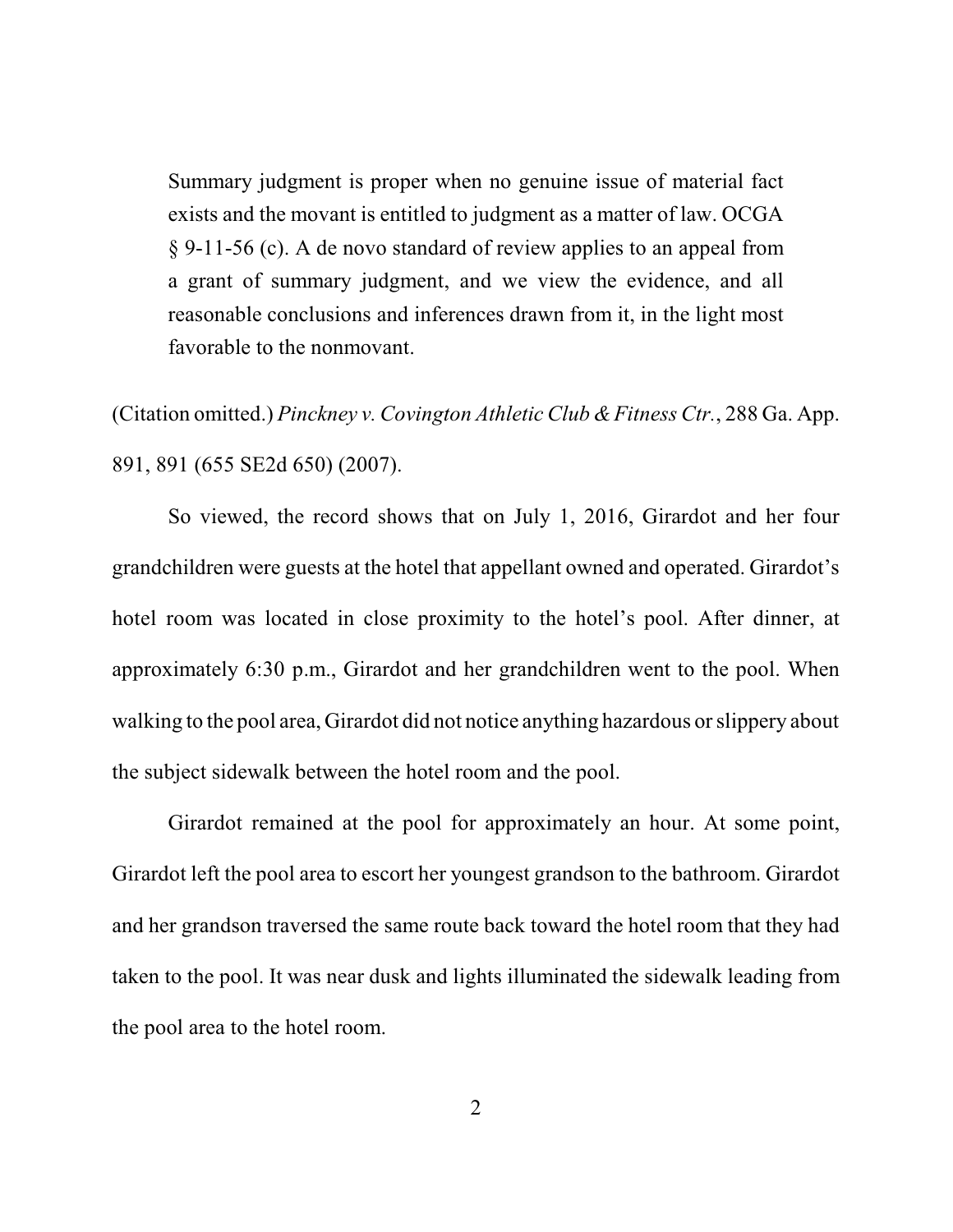According to Girardot, there had been approximately six other guests at the pool, and other pool guests may have walked down the same sidewalk before her. Girardot's grandson had not dried off at the pool and had water dripping from him as he walked ahead of Girardot. Girardot described that, as she walked from the pool area, the lights illuminated the sidewalk and she saw that the sidewalk leading to the hotel room was painted, "shin[y]," and wet. Girardot also observed that a portion of the enamel on the sidewalk's surface was peeling off. Girardot further described that as the light was shining on the wet sidewalk, she could see that "it looked slick." Recognizing that the wet sidewalk area required the exercise of caution, Girardot warned her grandson to "slow down[.]"

While traversing the wet sidewalk, Girardot slipped and fell.<sup>1</sup> She suffered multiple injuries to the left side of her body as a result of the fall. She reported the fall incident to the hotel's front desk shortly thereafter and the hotel manager completed an incident report on the following day.

<sup>&</sup>lt;sup>1</sup> At her deposition, Girardot identified the sidewalk where she fell in a photograph. She further clarified that there were bushes and a grassy area next to the sidewalk where she fell.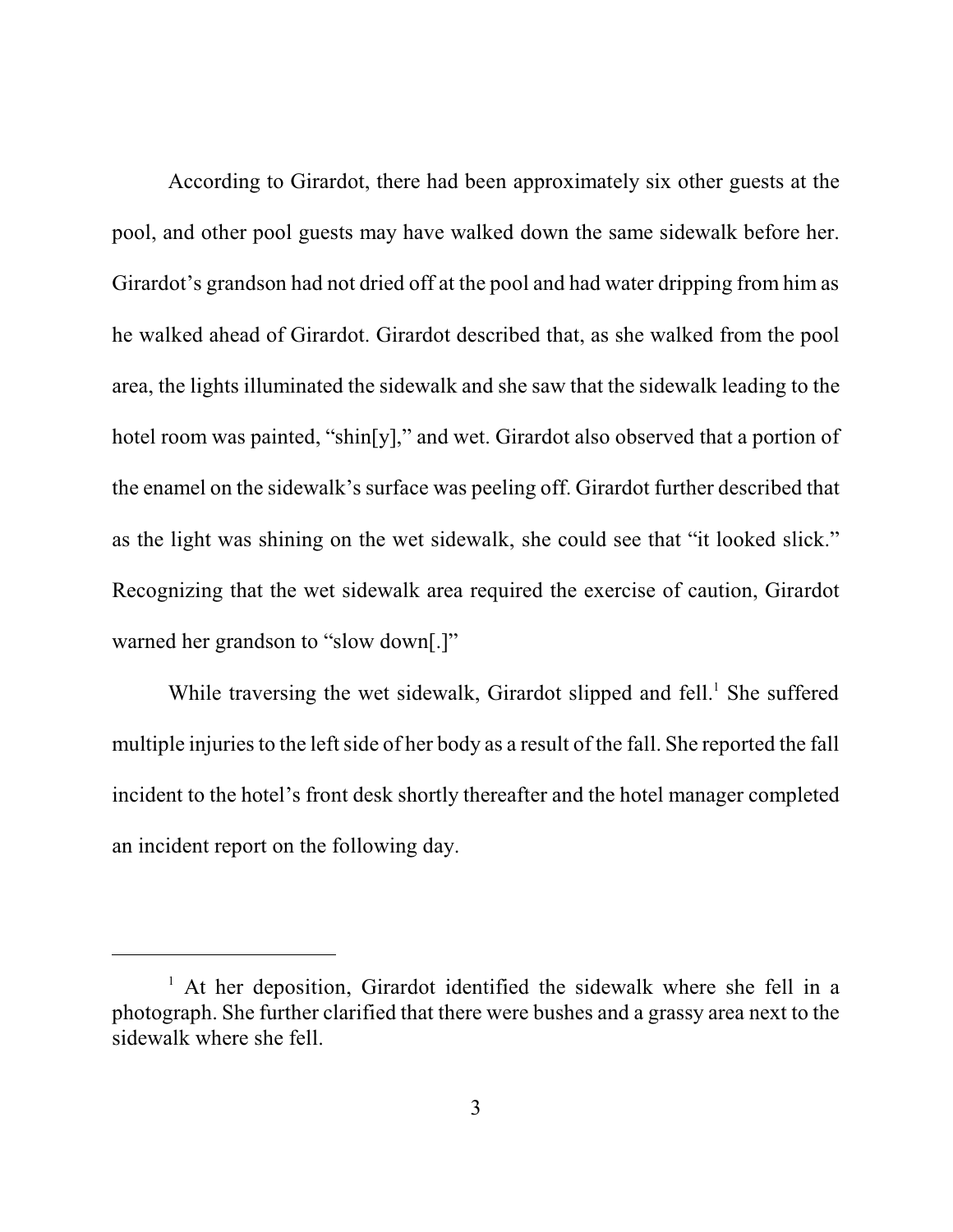Girardot filed suit against the hotel, seeking to recover for damages that she allegedly sustained as a result of the fall incident. After deposing Girardot, the hotel filed a motion for summary judgment. In response to the motion, Girardot presented an expert affidavit from a retired OSHA trainer who opined that the hotel failed to maintain the sidewalk in a reasonably safe condition; the sidewalk surface had deteriorated paint, which significantly increased the likelihood of a pedestrian slipping when moisture was present; and that Girardot's fall was likely caused by the uneven surface material on the sidewalk. The trial court denied the hotel's motion and the instant appeal ensued.

The owner or occupier of [a] premises is under a duty to keep its premises reasonably safe and to warn of *hidden dangers or defects not observable to invitees* who are exercising ordinary care for their own safety. However, a property owner is not an insurer of the safety of its invitees. The mere showing of the occurrence of an injury does not create a presumption of negligence.

(Citations and punctuation omitted; emphasis supplied.) *Cleghorn v. Winn Dixie Stores*, 228 Ga. App. 766, 766 (492 SE2d 745) (1997).

[T]o recover damages for injuries sustained in a slip-and-fall action, an invitee must prove (1) that the defendant had actual or constructive knowledge of the hazard; and (2) that the plaintiff lacked knowledge of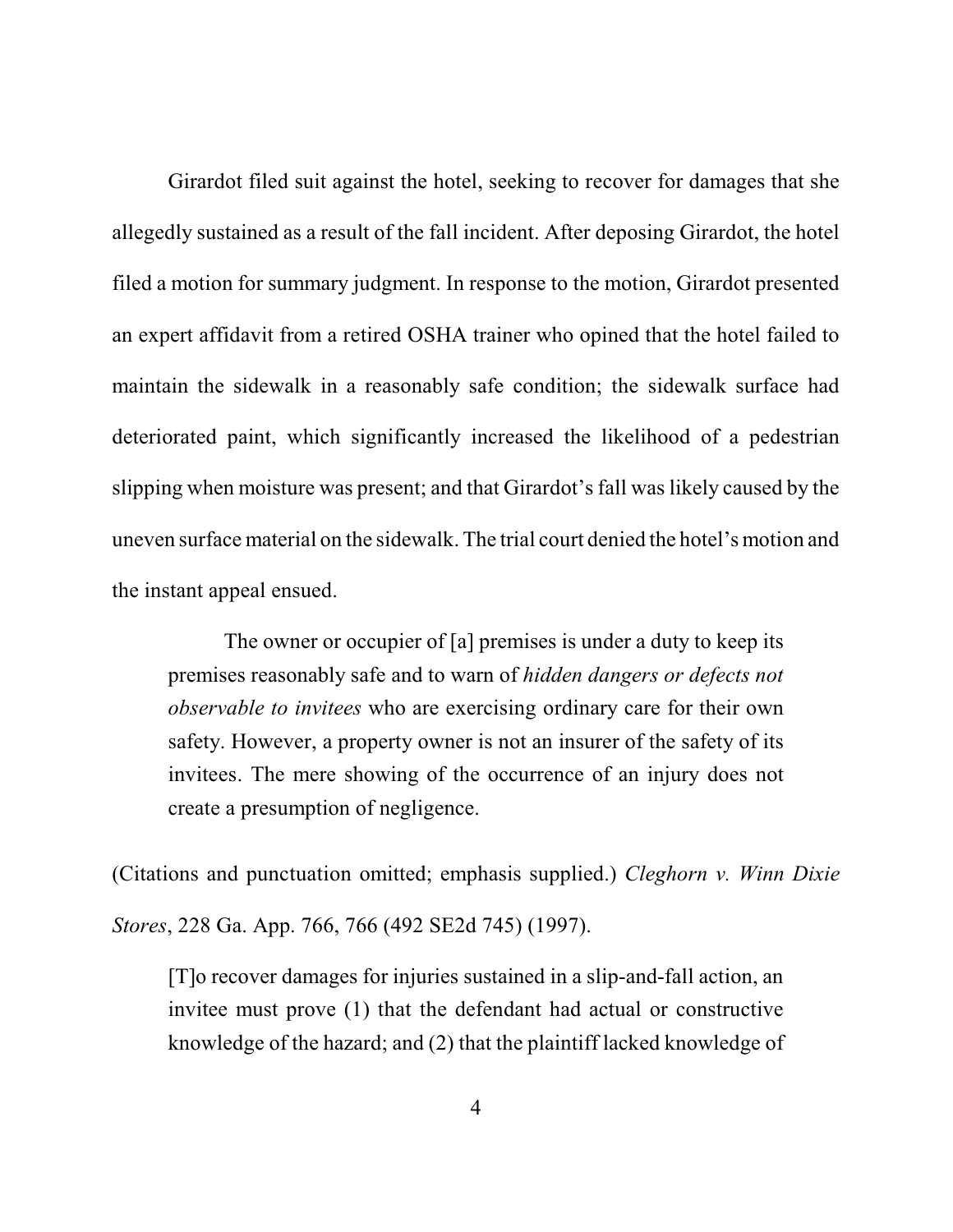the hazard despite the exercise of ordinary care due to actions or conditions within the control of the owner/occupier.

(Punctuation and footnote omitted.) *Weickert v. Home Depot U. S. A.*, 347 Ga. App. 889, 891 (821 SE2d 110) (2018).

A plaintiff cannot recover on a premises liability claim unless the defendant had superior knowledge of the hazard; consequently, the defendant is entitled to summary judgment if there is no evidence that it had superior knowledge or if the undisputed evidence demonstrates that the plaintiff's knowledge of the hazard was equal to or greater than that of the defendant.

(Punctuation and footnote omitted.) *Diaz v. Wild Adventures, Inc.*, 289 Ga. App. 889, 891 (658 SE2d 362) (2008).

In the instant case, the hotel argues that it was entitled to summary judgment because the undisputed evidence, including Girardot's own deposition testimony, established that she had at least equal knowledge of the hazardous condition before she proceeded to walk on the sidewalk. We agree.

Significantly, at her deposition, Girardot testified that she had previously traversed the same sidewalk after she had checked into the hotel and was initially going to the hotel room. At that time, she noticed that the sidewalk's surface had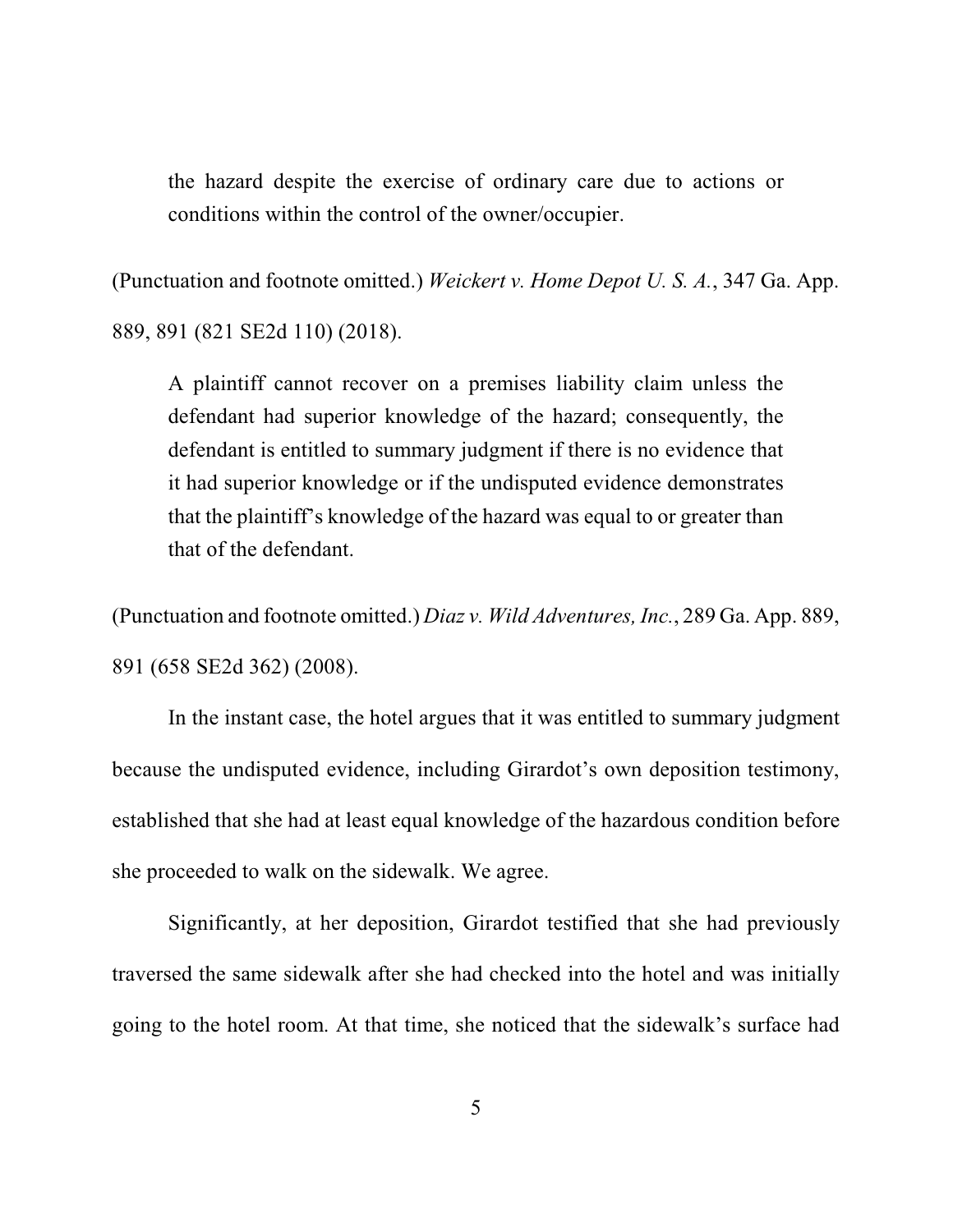chipped paint, butshe had no difficulty walking on the sidewalk. She further testified that when she later walked from the pool area, there were lights illuminating the sidewalk area and she saw that the painted sidewalk was "shin[y]" and appeared to be wet. Specifically, she demonstrated the path that she took around the corner from the pool and confirmed that "[she] had seen that it was wet when [she] came around [from the pool area] because . . . the lighting [was] shining on it, [and] you could see it looked slick." She confirmed that because of the lighting, the wet sidewalk was more noticeable and she could see the sidewalk area well. Girardot's appreciation of the hazard is highlighted by the fact that she warned her grandson to exercise caution as he walked ahead of her. This combined testimony established that the alleged sidewalk hazard was openly visible due to lights illuminating the sidewalk and that Girardot had observed and appreciated the sidewalk hazard before she walked upon it.<sup>2</sup> "She nevertheless chose to negotiate the hazard and thus assumed the risk as to

<sup>2</sup> While the evidence shows that Girardot was aware of the hazardous wet condition on the sidewalk prior to the fall, there is no evidence that the hotel had superior knowledge of the hazard. There is no evidence as to how long the sidewalk had been wet. Likewise, there is no evidence that any hotel employees had been in the immediate vicinity who could have discovered that the sidewalk was wet prior to the incident. And Girardot does not point to any evidence that the hotel had notice of prior falls on the sidewalk. Under these circumstances, Girardot has failed to show that the hotel had actual or constructive knowledge of the wet hazardous condition. See *Fulton-Dekalb Cty. Hosp. Auth. v. Estes*, 187 Ga. App. 120, 121-122 (369 SE2d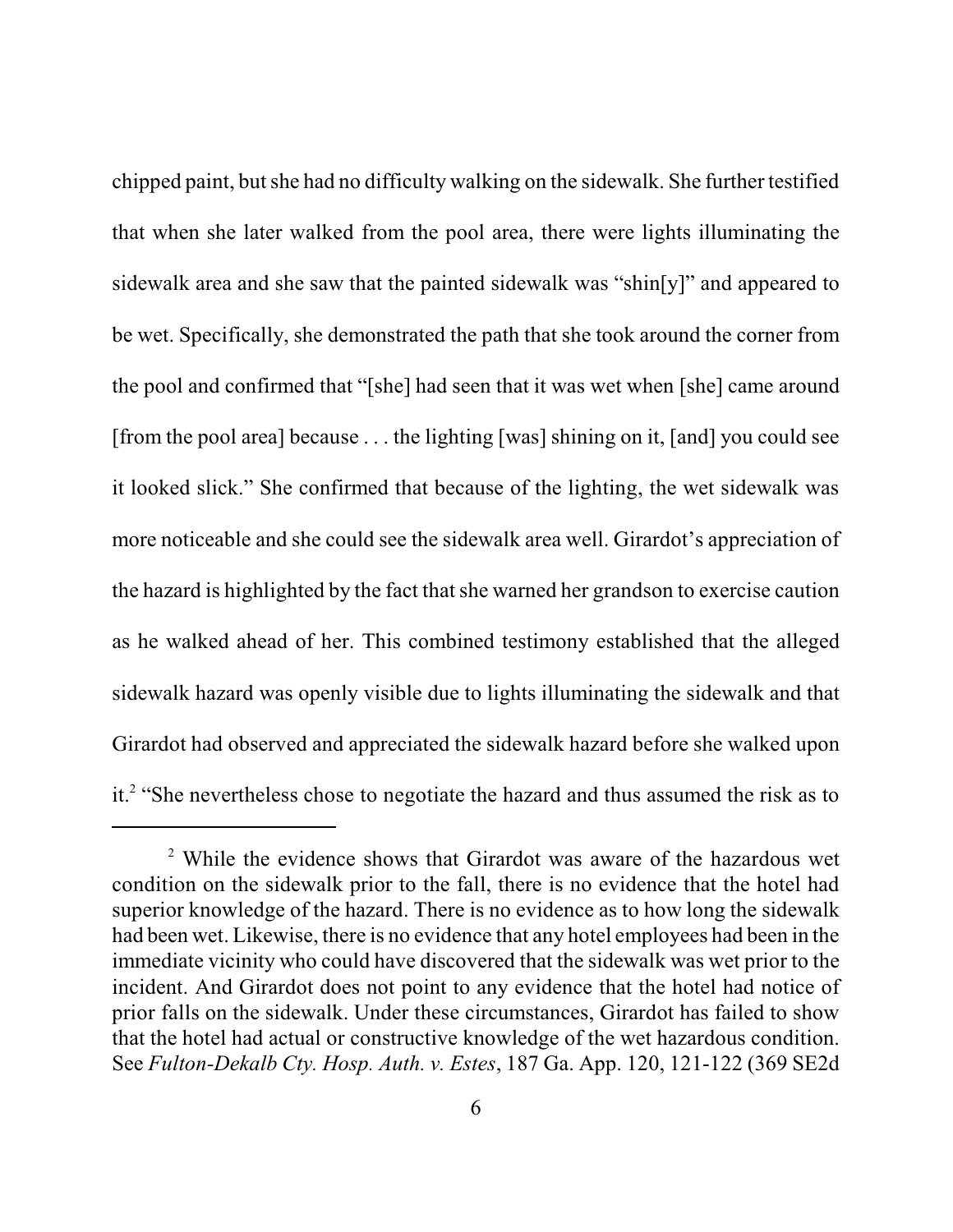the known condition by voluntarily acting in the face of such knowledge." (Punctuation and footnote omitted.) *Emory Univ. v. Smith*, 260 Ga. App. 900, 902-903 (581 SE2d 405) (2003).<sup>3</sup>

Because Girardot's deposition testimony plainly and indisputably shows that she had at least equal knowledge of the wet, slick hazard before she voluntarily proceeded to traverse the sidewalk, the hotel was entitled to summary judgment in its favor. See *Briddle v. Cornerstone Lodge of America*, 288 Ga. App. 353, 355 (654 SE2d 188) (2007) (affirming grant of summary judgment to defendant in slip and fall action when evidence showed that plaintiff was aware of the wet floor hazard and voluntarily chose to walk across the wet surface); *Emory Univ.*, 260 Ga. App. at 902-903 (trial court erred in denying defendant'smotion for summary judgment when

<sup>262) (1988) (</sup>defendant was entitled to summary judgment when there was no evidence how long the floor had been allowed to remain in a wet condition or that an employee of defendant was in the immediate vicinity to have an opportunity to discover the hazardous condition).

<sup>&</sup>lt;sup>3</sup> Girardot does not assert or point to any evidence that she was constrained by circumstances to walk on the sidewalk where the hazard existed. And no such finding was made by the trial court. "Where a plaintiff is not required to traverse a route upon which a known hazard exists, but chooses to do so, she can be deemed to have voluntarily assumed the risk of injury." (Citations and emphasis omitted.) *Lea v. Am. Home Equities*, 210 Ga. App. 214, 215 (2) (435 SE2d 734) (1993).